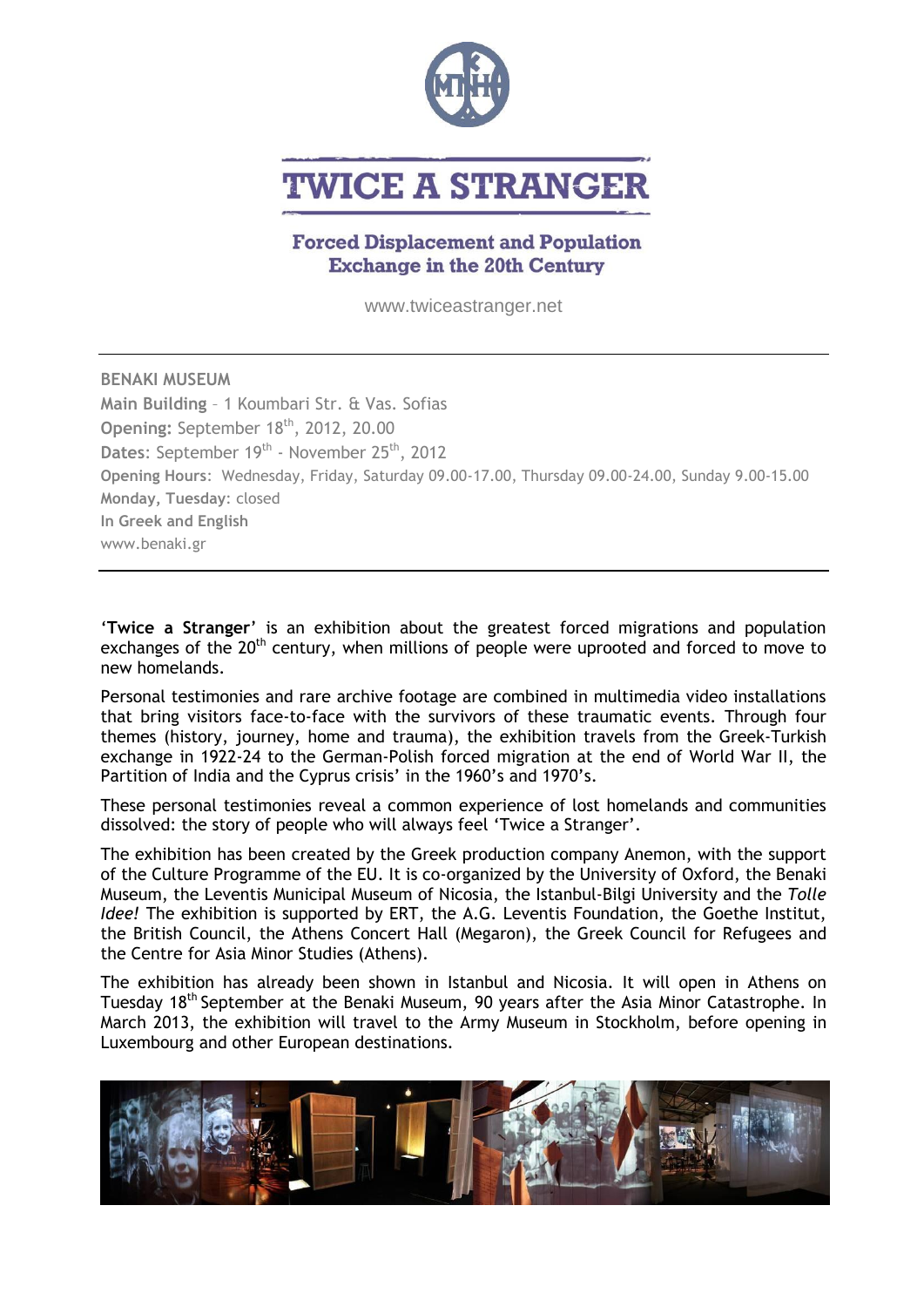# **EVENTS AT THE BENAKI MUSEUM**

The exhibition "Twice a Stranger" at the Benaki Museum includes the following parallel events:



> LIVE STORYTELLING and CHILDREN'S BOOK

Every Sunday, from September 23<sup>rd</sup> - November 25<sup>th</sup> 2012, children and adults can attend a live performance of 'The Promise' at the Benaki Museum. 'The Promise' is inspired by the historical events that happened during the exchange of populations between Greece and Turkey, as a result of the Greek Catastrophe in the Asia Minor expedition (1922-23).

The story is written by UK Storyteller Anna Conomos, in collaboration with *Storyspinner*, a creative storytelling team based in London. It is also screened within the exhibition in Greek, performed by actress and educator Efi Vlahogianni.



'The Promise' is also available on DVD and as a children's book based on rare archive photos, which have been illustrated in color by artist Daniela Stamatiadis. The book is accompanied by lesson plans for history and English language classes, which have been written by Christina Koulouri (Professor of Political Science and Modern History, Panteion University) and Katerina Vlahou (educationalist and storytelling teacher).

'The Promise' has been produced with the support of the British Council under its "Our Shared Europe" programme [\(www.britishcouncil.gr\)](http://www.britishcouncil.gr), which seeks to find common ground and build shared values, that are based on mutual respect, understanding and trust. In particular, it looks at how we can acknowledge the contribution of diverse communities and cultures - both in the past but also in the present - to the shaping of contemporary European civilisation and society

*Information and booking, Benaki Museum: Monday –Thursday 10.00-14.00, tel 210 3671015 "The Promise" is sold at the Benaki Museum shop and at bookstores from mid-September 2012 (Potamos Editions).*

*The video and lesson plans can be found on the exhibition website [www.twiceastranger.net](http://www.twiceastranger.net/) To order or to organise a live telling of the story, please contact Electra Peppa tel. 210 7211073. [info@anemon.gr](mailto:info@anemon.gr)*

## THE MEMORY TREE

Throughout the duration of the exhibition, visitors of all ages can write and add their thoughts, experiences or memories and attach their notes on a "Memory Tree". This installation, in the form of a tree, develops with the continuous participation of the public.



Schools and educational organisations can also take active part in the "Memory Tree". Children collect family photos or memories and other materials from home or their neighbourhood, prior to visiting the museum or write short narratives and thoughts about the experience of being "Twice A Stranger". These notes are hung on the memory tree.

Teachers can also develop the idea of a Memory Tree as an independent project in the classroom (in collaboration with the Kypseli Oral History Group).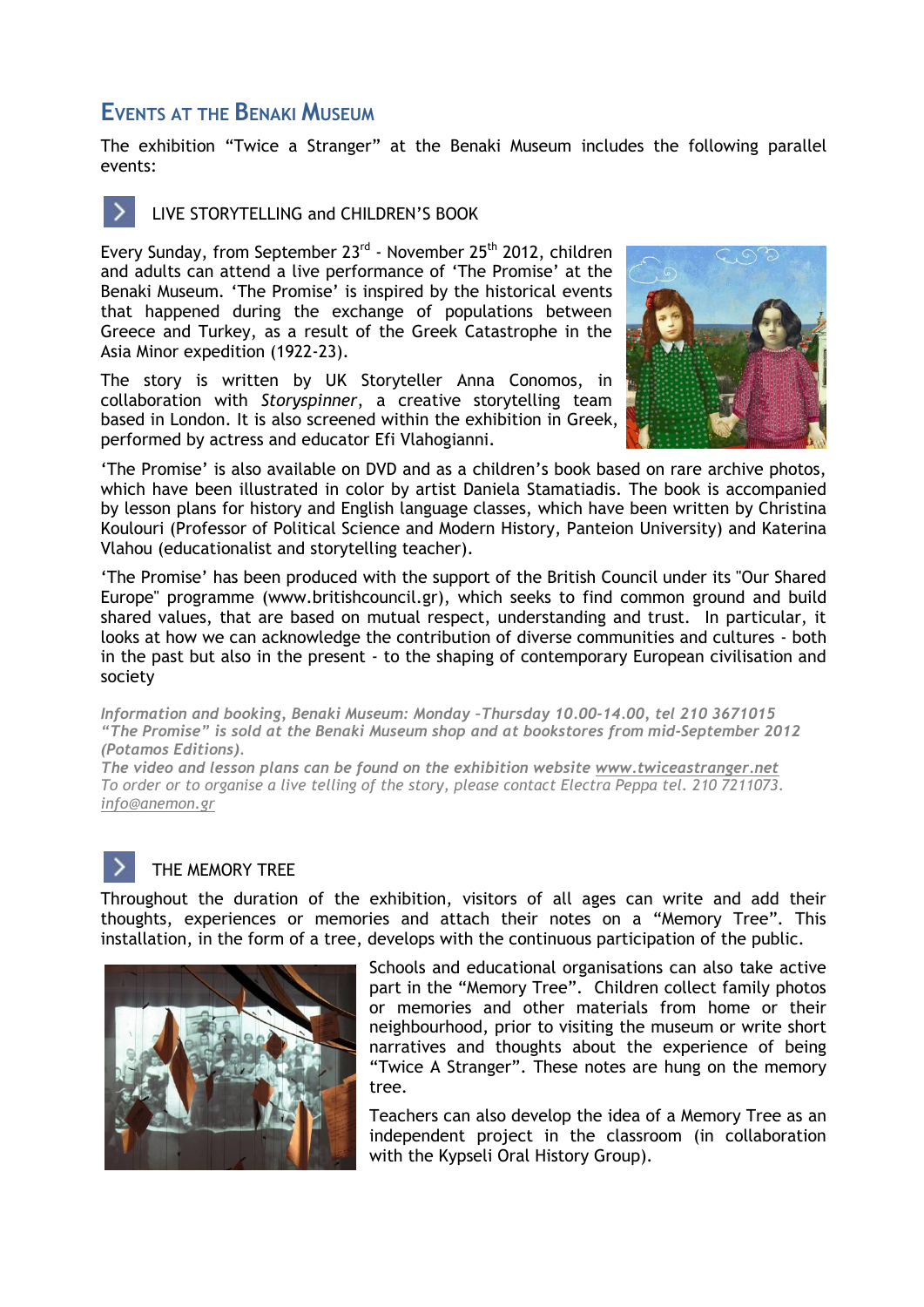# DOCUMENTARY FILM SCREENINGS IN THE BENAKI MUSEUM AUDITORIUM

Documentaries about Asia Minor and Cyprus are screened throughout the day on Saturdays and Sundays, from 22/9 to 25/11/2012 (apart from Saturday  $6<sup>th</sup>$  October). The screenings take place in the Benaki Museum Auditorium (Koumbari 1 & Vas. Sofias) during the museum's opening hours. The films aim to help the general public gain a deeper understanding of the social, political and cultural consequences of population exchanges in the 20<sup>th</sup> Century. The films include:



#### TWICE A STRANGER

Directed by Andreas Apostolidis & Yuri Averof, 52' – 2011 (Greece, ERT/Anemon) In Greek, English, & Turkish with Greek subtitles.

The film examines the historical background that led to the Treaty of Lausanne in 1923, and in parallel gives voice to surviving refugees on both sides of the border. The enormous consequences of population transfer, told through the common ground of human experience.



#### WOMEN OF CYPRUS

Directed by Vasiliki Katrivanou, 70' – 2011 (USA-Cyprus) In Greek & Turkish with Greek subtitles.

In the spring of 2004, Maria, a Greek Cypriot, and Zehra, a Turkish Cypriot, cross the green line dividing Cyprus since the war of 1974, to visit family homes they have not seen for thirty years. The film follows them through their past, haunted by war and pain, to their present search for reconciliation and common ground.

### MY SWEET CANARY

Directed by Roy Sher, 60' (Israel, Greece, France)

In Greek, Hebrew, Turkish and English with Greek subtitles.

The story of three young musicians from Greece, Turkey and Israel that embark on an exciting musical journey, to reveal the story of the first and most famous Greek-Jewish Rebetiko singer, Roza Eskenazi. From Istanbul to Thessaloniki and Athens, the film brings to life a forgotten world in which different ethnic and religious groups peacefully co-existed.



MUSICAL JOURNEY WITH DOMNA SAMIOY/ CAPPADOCIA-FARASA Directed by Fotos Lamprinos, 36' – 1977 (Greece, ERT)

In Greek

The documentary explores the musical traditions of Farasa in Cappadocia. Domna Samiou talks with refugees from Farasa, who resettled in the village of Platy in Thrace. There are extensive references to the history, geography and cultural traditions of Farasa, as well as to the lives of its inhabitants. In parallel, the documentary includes songs and dances from the region.





#### TRIBUTE TO DOMNA SAMIOY

Directed by Dafne Tzaferi - 56' - 1977 (Greece, ΕΡΤ). In Greek

George Papastefanou's programme follows Domna Samiou as she collects and records Greek traditional songs. It reveals her invaluable contribution to preserving the musical traditions of Greece. Domna Samiou performs «Tzivaeri», «Georgitsa», «Armenaki» and «Samarina» and sings with Dionysis Savvopoulos.

#### THE DIVISION OF CYPRUS

Directed by Andreas Apostolidis & Yuri Averof, 52' – 2011 (Greece, ERT/Anemon). In Greek, English, & Turkish with Greek subtitles.

From the outbreak of community violence in 1963/4, to the Greek Cypriot military coup in 1974 and the subsequent Turkish invasion, 180 000 Greek Cypriots were forcibly displaced to the south of the island and 50.000 Turkish Cypriots were forcibly displaced to the north.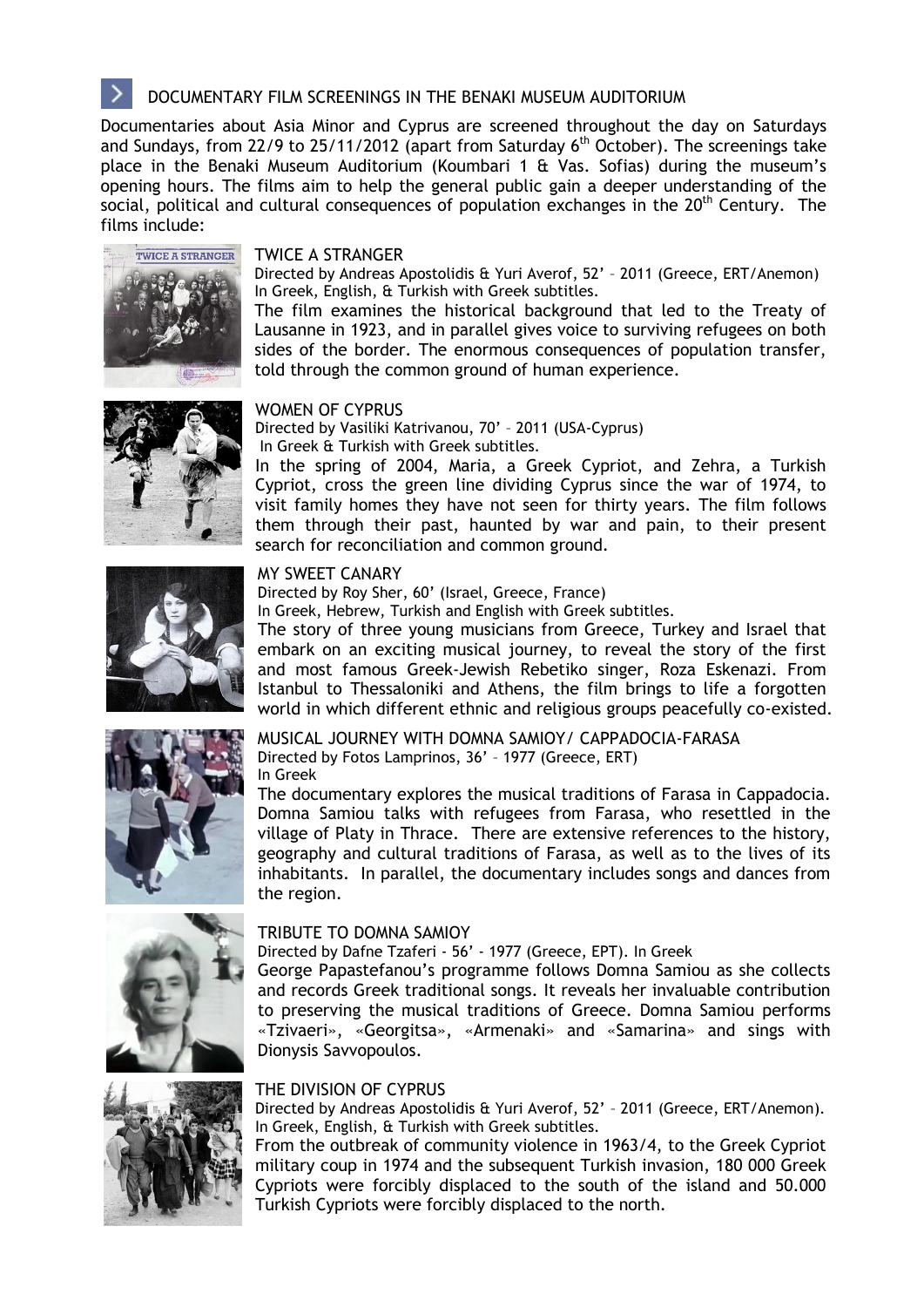#### **SCREENING HOURS**

| Saturday | $ 09.15 - 10.07$  | <b>TWICE A STRANGER</b>                       |
|----------|-------------------|-----------------------------------------------|
|          | $10.30 - 11.40$   | <b>WOMEN OF CYPRUS</b>                        |
|          | $12.00 - 13.20$   | <b>MY SWEET CANARY</b>                        |
|          | $13.40 - 14.15$   | MUSICAL JOURNEY WITH DOMNA SAMIOY/ CAPPADOCIA |
|          | $14.35 - 15.30$   | TRIBUTE TO DOMNA SAMIOY                       |
|          | $15.50 - 16.35$   | THE DIVISION OF CYPRUS                        |
| Sunday   | $ 09.15 - 10.00 $ | THE DIVISION OF CYPRUS                        |
|          | $10.20 - 11.10$   | <b>TWICE A STRANGER</b>                       |
|          | $11.30 - 12.50$   | IMY SWEET CANARY                              |
|          | $13.10 - 13.40$   | MUSICAL JOURNEY WITH DOMNA SAMIOY/ CAPPADOCIA |
|          | 14.00 - 14.56     | TRIBUTE TO DOMNA SAMIOY                       |

*Information and reservations: Benaki Museum, Mon.-Thur. 10.00 -14.00, tel. 210 3671 015*

Documentary screenings for school classes and other educational groups visiting the museum can e arranged. After the screenings, students are encouraged to develop opinions and arguments about historical events and explore the meaning of identity: how in the past, multi-ethnic societies permitted different ethnic and religious groups to peacefully co-exist.

*Information and reservations:*

*Benaki Museum educational department, Mon.-Thur. 10.00 -15.00, tel. 210 3671 067-070*

# 'CULINARY JOURNEYS ACROSS THE WORLD' AT THE BENAKI MUSEUM

On Thursdays, during the exhibition duration, the Benaki Museum Restaurant organises gastronomic nights. Visitors can taste specially designed menus with wine and ingredients from different regions.

More specifically, these events include: India (20/9), the Pontus (27/9) and Asia Minor (11, 18 and 25/10). On Thursday 11/10 visitors can listen to music from Asia Minor performed by Vivi Voutsela and the group "Dithen".



*For more information about the culinary journeys: Benaki Museum, opening hours, central building (Koumbari 1), tel. 210 36 71 084*

# **PARALLEL EVENTS**

"TWICE A STRANGER" AT THE MEGARON ATHENS CONCERT HALL

The Megaron Athens Concert Hall presents an educational performance dedicated to "Twice a Stranger" on October 21, 2012 at 11:30am. Through music, dance, storytelling, food and video, the event explores the wealth and diversity of the musical traditions brought to Greece by refugees from Turkey in 1922-24.

*Information: ANEMON Productions, Elektra Peppa, τel. 210 7211 073, [info@anemon.gr](mailto:info@anemon.gr)*

# DOCUMENTARY SCREENING "THE DIVISION OF CYPRUS" AT THE FRENCH INSTITUTE

Screening of "The Division of Cyprus" on Wednesday, September 19th at 20.00, at the French Institute in Athens (31 Sina Str). The screening is part of the documentary festival CineDoc, in collaboration with the Department of Political Science and History of the Panteion University. A panel discussion will follow, with academics Sia Anagnostopoulou (Panteion University), Ayhan Aktar (Istanbul-Bilgi University) and Harry Tzimitras (Head of PRIO in Cyprus). The discussion will be moderated by Christina Koulouri (Panteion University). *The film and discussion will be in Greek.*